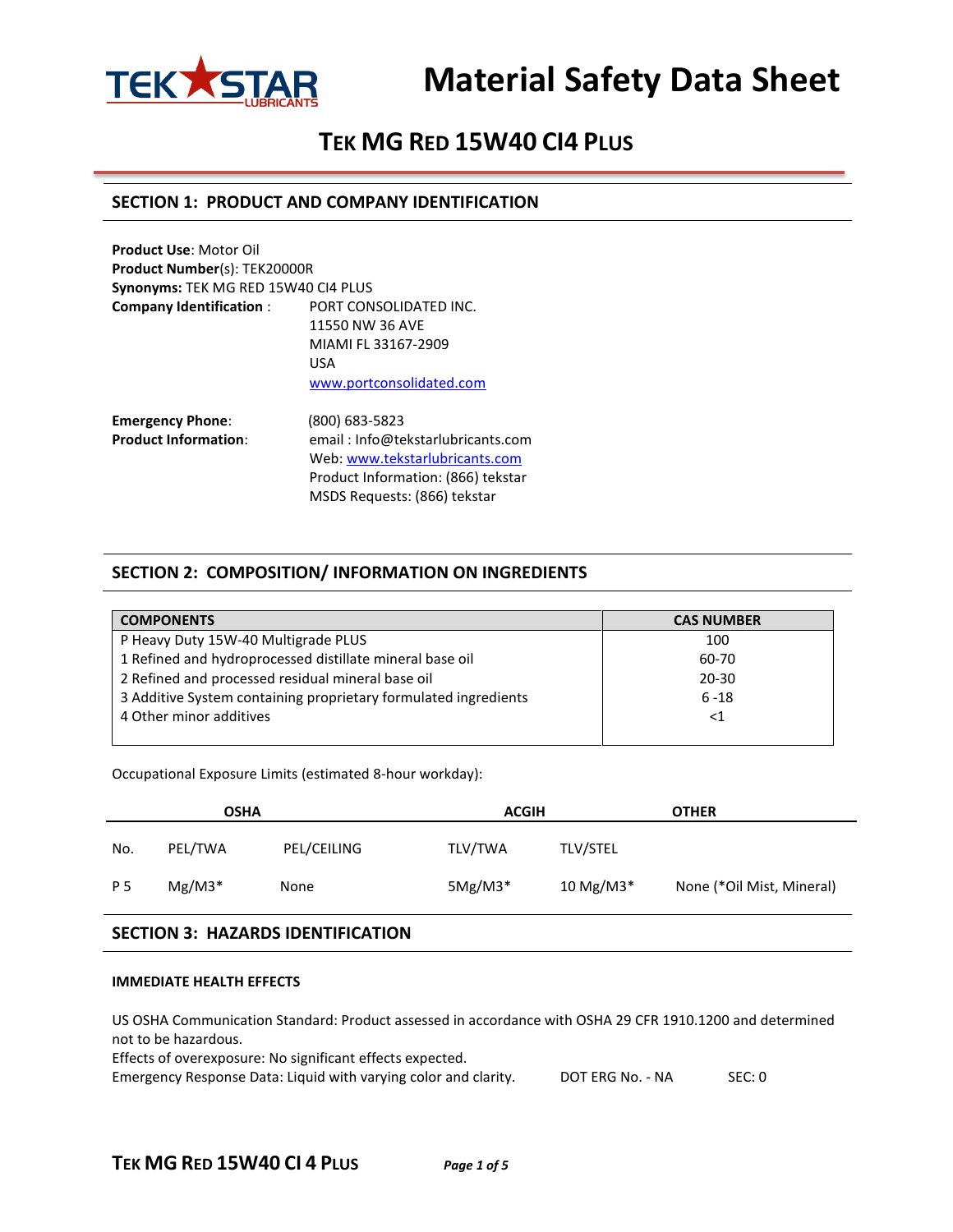

## **TEK MG RED 15W40 CI4 PLUS**

## **SECTION 4: FIRST AID MEASURES**

**Eye:** Flush with water for 15 minutes while holding eyelids open. If irritation persists, get medical attention. **Skin:** Remove contaminated clothing and wipe excess off. Wash with soap and water or a waterless hand cleaner followed by soap and water. If irritation occurs, get medical attention.

**Ingestion:** Do not induce vomiting. In general no treatment is necessary unless large quantities of product are ingested. However, get medical attention.

**Inhalation:** If overcome by vapor remove victim to fresh air; administer oxygen if breathing is difficult. Get medical attention.

**Note to Physicians:** Treat symptomatically.

## **SECTION 5: FIRE FIGHTING MEASURES**

#### **Extinguishing Media:**

Use water fog, foam, dry chemical or CO2. Do not use a direct stream of water. Product will float and be reignited on surface of water.

#### **Special Fire Fighting Procedures and Precautions:**

Material will not burn unless preheated. Do not enter confined fire-space without full bunker gear (Helmet with face shield, bunker coats, gloves and rubber boots), including a positive-pressure NIOSH-Approved self-contained breathing apparatus. Cool fire exposed containers with water.

## **SECTION 6: ACCIDENTAL RELEASE MEASURES**

**Spill Management:** May burn although not readily ignitable. Use cautious judgment when cleaning up large spills. \*\*\*Large Spills\*\*\* Wear respirator and protective clothing as appropriate. Shut off source of leak. If safe to do so, dike and contain. Remove with vacuum trucks or pump to storage salvage vessels. Soak up residue with an absorbent such as clay, sand, or other suitable materials; dispose of properly. Flush area with water to remove trace residue.

\*\*\*Small Spills\*\*\* Take up with an absorbent material and dispose of properly.

**Reporting:** Report spills to local authorities as appropriate or required.

## *SECTION 7: HANDLING AND STORAGE*

**Handling:** The health effects noted below are consistent with requirements under the OSHA Hazard Communication Standard (29 CFR 1910.1200).

Eye Contact: Lubricating oils are general considered no more than minimally irritating to the eyes. Skin Contact: Lubricating oils are generally considered no more than mildly irritating to the skin. Prolonged and repeated contact may result in various skin disorders such as Dermatitis, Folliculitis or Oil Acne. Inhalation: Inhalation of vapor (generated at high temperatures only) or oil mist from this product may result in mild irritation of the upper respiratory tract.

Ingestion: Lubricating oils are generally considered no more than slightly toxic if swallowed. Signed and symptoms: Irritation as noted above.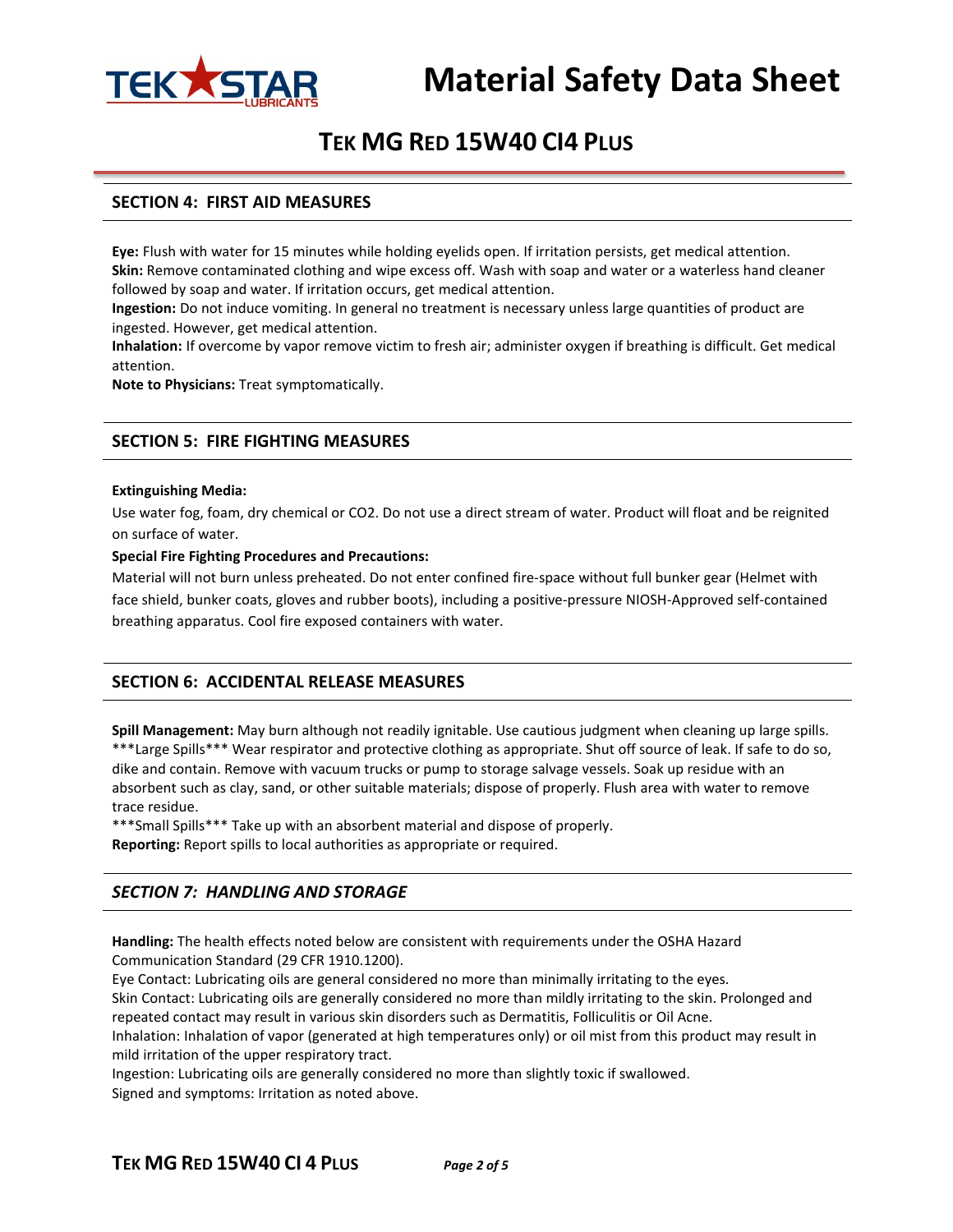

# **Material Safety Data Sheet**

# **TEK MG RED 15W40 CI4 PLUS**

Aggravated Medical Conditions: Preexisting skin and respiratory disorders may be aggravated by exposure to this product.

The International Agency For Cancer Research has determined there is sufficient evidence for the carcinogenicity in experimental animals exposed by contact to used motor (crankcase) oil. Handling procedures and safety precautions in the MSDS should be followed to minimize exposure to the product as used lubricating oil in gasoline or diesel fueled internal combustion engines.

**Storage:** Keep container tightly closed. Store in a cool, dry, well-ventilated area. Store only in approved containers.

## **SECTION 8: EXPOSURE CONTROLS/PERSONAL PROTECTION**

Minimize skin contact. Wash with soap and water before eating, drinking, smoking or using toilet facilities. Launder contaminated clothing before reuse,properly dispose of contaminated leather articles, including shoes that cannot be decontaminated. Store in a cool, dry place with adequate ventilation. Keep away from open flames and high temperatures.

Respiratory Protection: If exposure may or does exceed occupational exposure limits (SECTION 2) use a NIOSH-Approved respirator to prevent overexposure. In accord with 29 CFR 1910.134 use either an atmosphere-supplying respirator or an air-purifying respirator for organic vapors and particulate.

Protective clothing:Wear chemical resistant gloves and other protective clothing as required to minimize skin contact. Wear safety goggles to avoid eye contact. Test datafrom published literature and/or glove and clothing manufacturers indicate the best protection is provided by nitrile gloves.

## **SECTION 9: PHYSICAL AND CHEMICAL PROPERTIES**

Attention: the data below are typical values and do not constitute a specification.

Boiling Point: Not Available Gravity, (H2O=10.0) API @ 60° F: 28.0 Vapor Pressure: Not Available Melt Point: -25° F Pour Pt. Evaporation Rate: N.A. Percent Volatile by Volume: Negligible Vapor Density: (Air=1.0) >1.0 Viscosity@100°C, cSt.: 14 Solubility In Water: Negligible Appearance: Red Odor: Mild hydrocarbon Viscosity@ 40°C, cSt.: 105 Flash Pt., COC: 430°F

## **SECTION 10: STABILITY AND REACTIVITY**

**Stability:** Stable Hazardous Polymerization: Will Not Occur Conditions and Materials to Avoid: Avoid heat, open flames and oxidizing materials.

**Hazardous Decomposition Products:** Thermal decomposition products are highly dependent on the combustion conditions. A complex mixture of airborne solid, liquid, particulate and gases will evolve when this material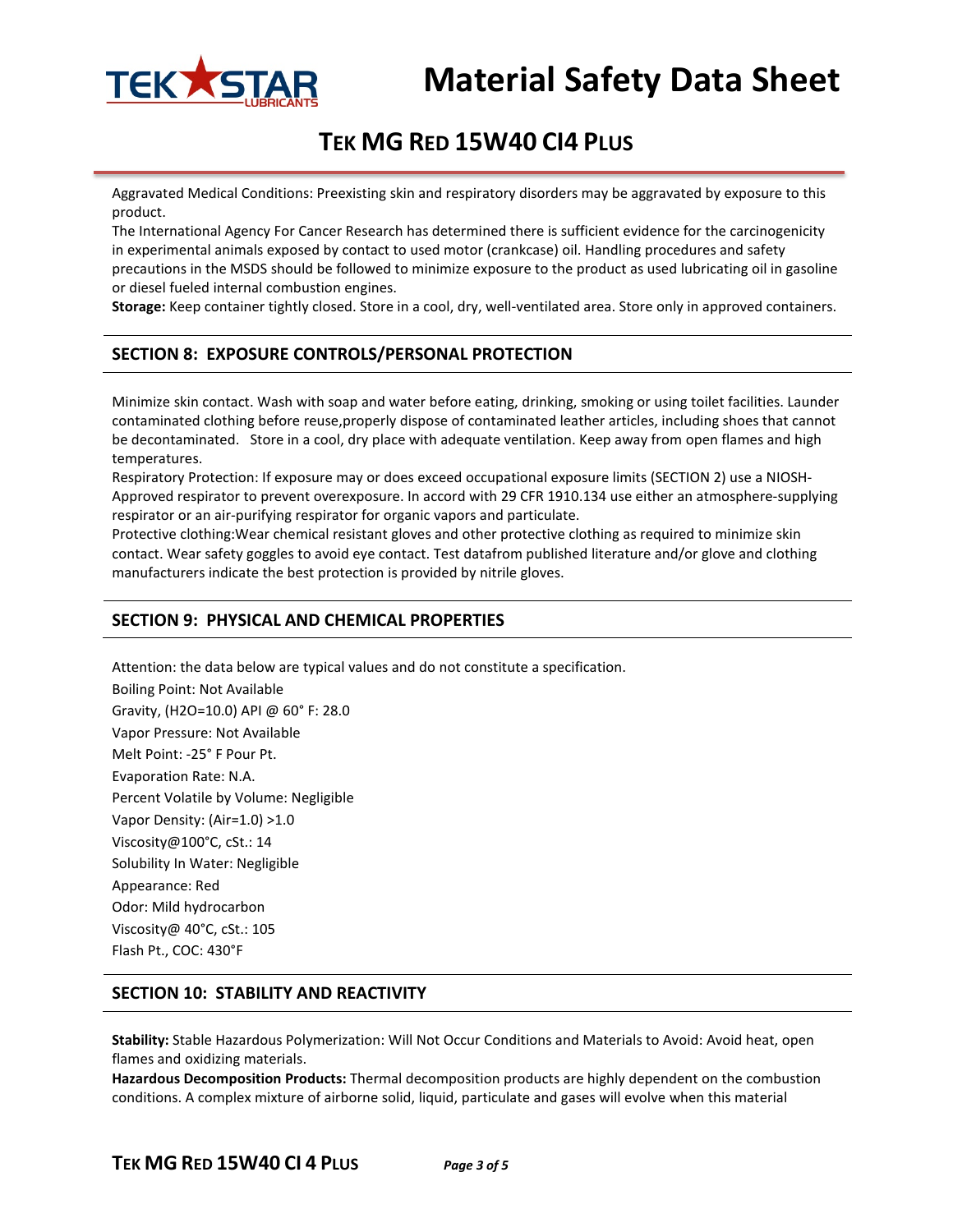

# **TEK MG RED 15W40 CI4 PLUS**

undergoes pyrolysis or combustion. Carbon monoxide and other unidentified organic compounds may be formed upon combustion.

## **SECTION 11: TOXICOLOGICAL INFORMATION**

| Dermal LD50                     | $>5.0$ g/kg (Rabbit) | OSHA - Non Toxic |                   | Based on similar material(s) |          |         |
|---------------------------------|----------------------|------------------|-------------------|------------------------------|----------|---------|
| Oral LD50                       | >5.0 g/kg (Rat)      | OSHA - Non Toxic |                   | Based on similar material(s) |          |         |
| Carcinogenicity Classification: |                      | NTP=No           | IARC=Not Reviewed |                              | ACGIH=No | OSHA=No |

## **SECTION 12: ECOLOGICAL INFORMATION**

This product is classified as an oil under section 311 of the Clean Water Act. Spills entering (A) surface waters of (B) any water courses or sewers entering/leading to surface waters that cause sheen must be reported to the nearest local Environmental Protection Agency Office.

## **SECTION 13: DISPOSAL CONSIDERATIONS**

Product is suitable for burning in an enclosed, controlled burner for fuel value or disposal by supervised incineration. Proper characterization is recommended. The product is suitable for processing by an approved recycling facility or can be disposed of at an appropriate government waste disposal facility. Compliance with all appropriate Federal, State, and Local regulations should be satisfied at time of disposal.

## **SECTION 14: TRANSPORT INFORMATION**

TDG Classification not regulated. Special provisions for transport: Not Applicable. DOT Identification Number: Not Regulated.

## **SECTION 15: REGULATORY INFORMATION**

**U.S. TSCA INVENTORY:** All components of this product are on the US TSCA Inventory.

**Other TSCA Regulations:** None Known

**SARA SECTIONS 301- 304:** This product does not contain greater than 1.0% of any chemical substance on the SARA Extremely Hazardous Substances List.

**SARA SECTION 311/312(Hazard):** This product does not contain any chemical substance on SARA Hazard, Delayed Health Hazard List.

**SARA SECTION 313:** This product does not contain greater than 1.0% (greater than 0.1% for carcinogenic substance) of any chemical (Toxic Chemicals) substances listed under SARA Section 313.

**CERCLA HAZARDOUS SUBSTANCES:** None Known

**FDA APPROVAL:** Not Applicable